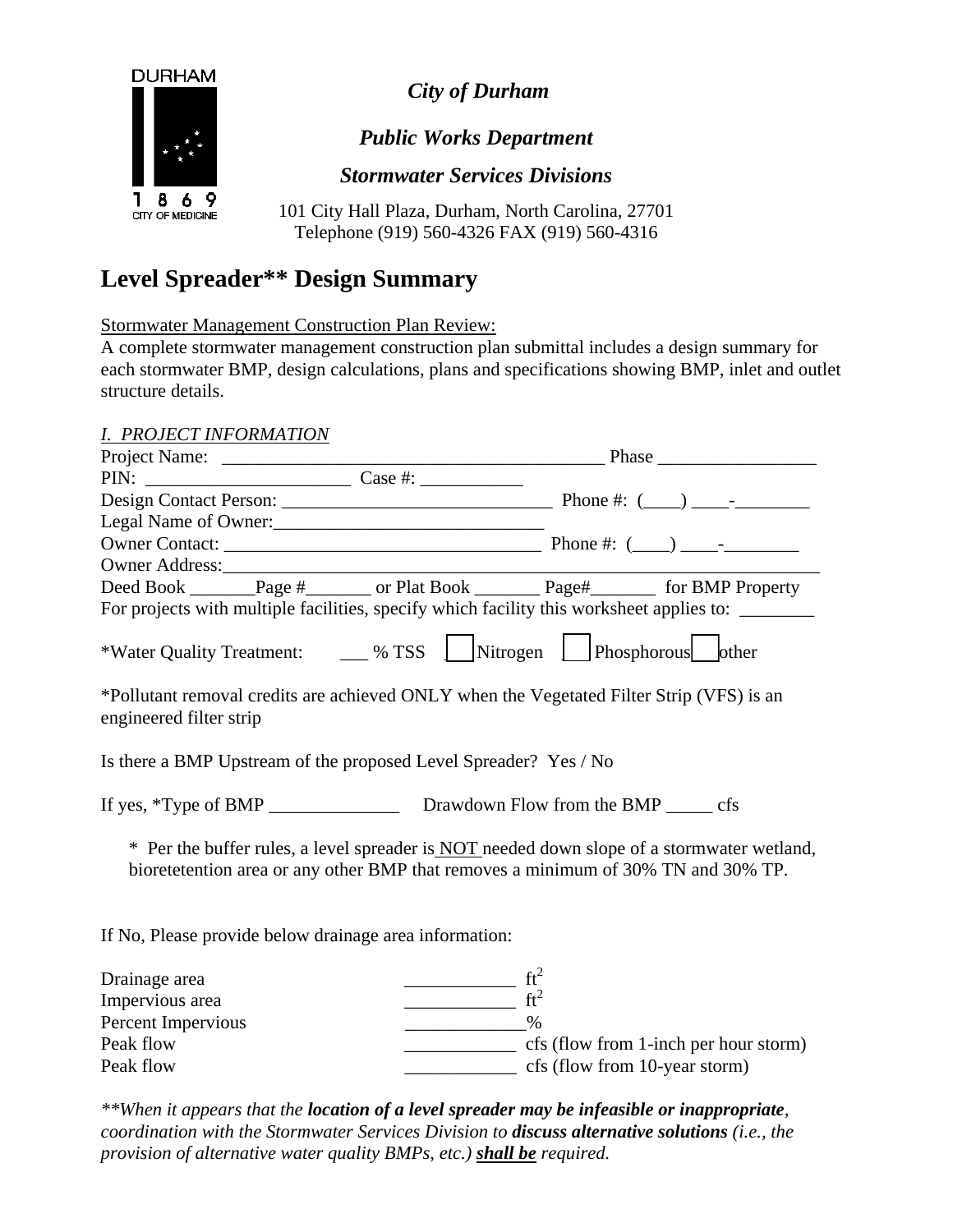\*\*Please see Section 8.3 for information on Level Spreader design. Note that Preformed Scour holes are NO longer allowed in lieu of LS.*Where does the Level Spreader Discharge i.e. the type of Vegetated Filter Strip (VFS)* 

 \_\_\_Engineered Filter Strip1 \_\_\_Riparian Buffer 2 *Where does the Level Spreader Discharge i.e. the type of Vegetated Filter Strip* 

Slope within the VFS  $\%$ 

<sup>1</sup>Max Average Slope cannot exceed 8% ; a minimum level spreader length of at least 10 linear *feet shall be provided for each 1 cfs of design flow; the design flow entering the level spreader cannot exceed 10 cfs; and* 

<sup>2</sup> Max Average Slope cannot exceed 5%; the design flow entering the level spreader (typically, *the 1-inch per hour event) cannot exceed 2 cfs;a minimum level spreader length of at least 50 linear feet shall be provided for each 1 cfs of design flow.* 

Are there any naturally occurring channels downstream of the level spreader present?  $\Box$  Yes  $\Box$  No

\_\_\_\_\_\_\_\_\_\_\_\_\_\_\_\_\_\_\_\_\_\_\_\_\_\_\_\_\_\_\_\_\_\_\_\_\_\_\_\_\_\_\_\_\_\_\_\_\_\_\_\_\_\_\_\_\_\_\_\_\_\_\_\_\_\_\_\_\_\_\_\_\_\_\_\_\_\_\_\_ \_\_\_\_\_\_\_\_\_\_\_\_\_\_\_\_\_\_\_\_\_\_\_\_\_\_\_\_\_\_\_\_\_\_\_\_\_\_\_\_\_\_\_\_\_\_\_\_\_\_\_\_\_\_\_\_\_\_\_\_\_\_\_\_\_\_\_\_\_\_\_\_\_\_\_\_\_\_\_\_

If yes, explain how sheet flow condition is sustained

*Level Spreader design* 

| $ft^2$                    |
|---------------------------|
| cfs                       |
| tt                        |
| tt                        |
|                           |
| ff                        |
| ft/sec $(10$ -year event) |
| (provide calculations)    |
|                           |

#### **II. REQUIRED ITEMS CHECKLIST**

The following checklist outlines design requirements. Initial in the space provided to indicate the following design requirements have been met and supporting documentation is attached.

#### Applicant's initials

| a. A description of the VFS characteristics downstream of the proposed level     |
|----------------------------------------------------------------------------------|
| spreader location has been provided.                                             |
| b. Sizing of the level spreader (e.g., proposed length) based on design flow has |
| been provided.                                                                   |
| c. Level Spreader shall be concrete                                              |
| d. A blind swale is required immediately upslope of the lip for stromwater       |
| distribution. Blind swales shall be designed as 10-ft wide linear wetlands and   |
| shall be planted as such.                                                        |
| e. Forebay has been provided with a surface area of 0.2% of the contributing     |
| drainage area's impervious surface                                               |
|                                                                                  |